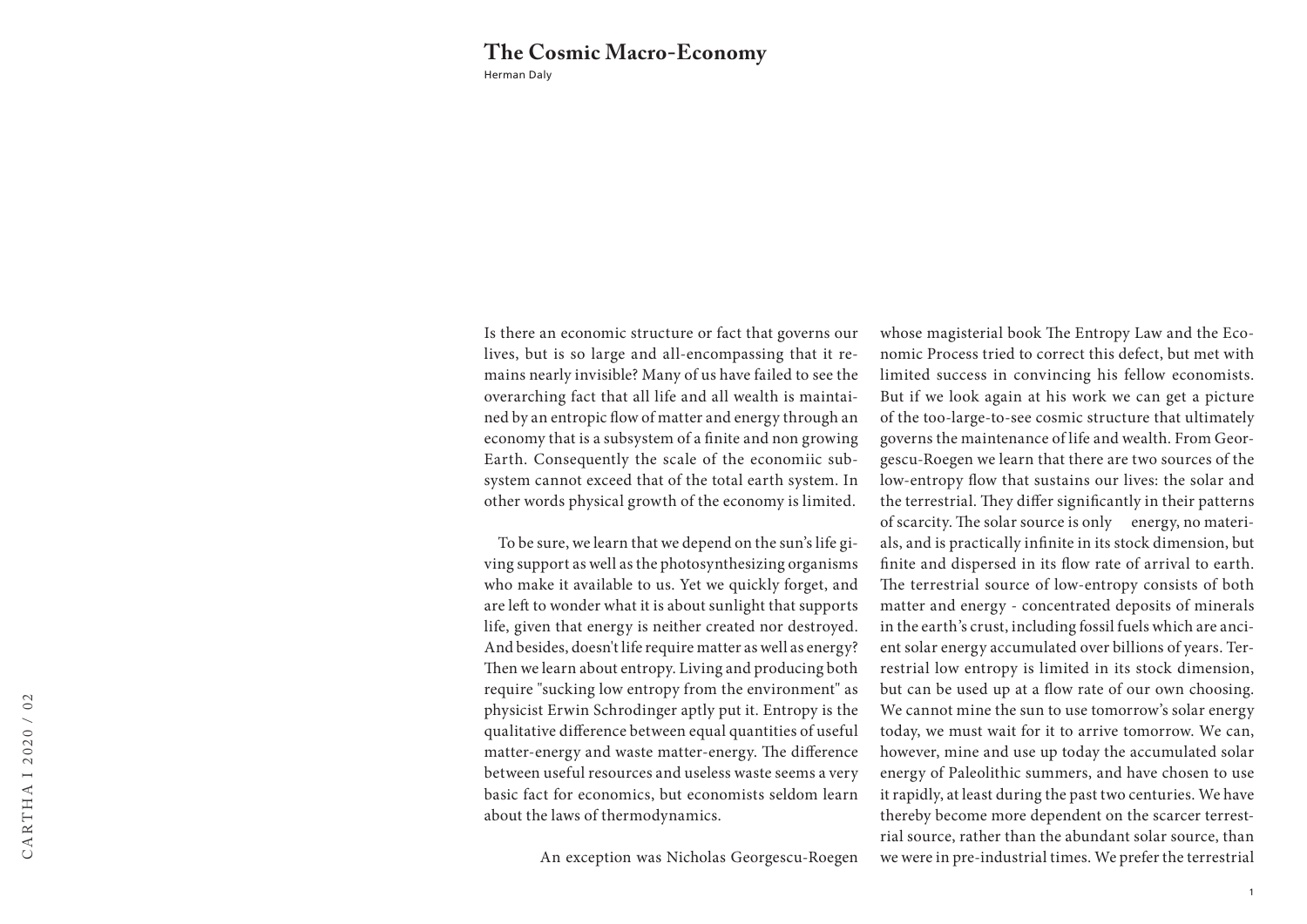source because it is already here and already concentrated—and we are impatient to use it to grow. We, especially economists, think that thanks to growth the future will be richer than the present, and, therefore, the (growth-inflicted) costs of depletion and pollution will be easier to bear.

Solar energy is abundant and renewed every day. To capture its flow requires extended space covered by a "net" made out of highly structured materials. These structures wear out over time and need maintenance, as well as replacement, and of course require initial construction. These needs must be largely met out of our diminishing terrestrial stock of low-entropy matterenergy. Current sunlight and terrestrial material collectors are complementary factors. The one in short supply is therefore limiting. The limiting factor is terrestrial low-entropy, concentrated materials in the earth's crust, including fossil fuels. To see how useless abundant solar energy would be without material structures capable of capturing it, one need only look at the barren moon, Mars, etc.

The economic question then is, how best to use the limiting factor? We should focus our attention on how to allocate our scarce dowry of terrestrial low entropy. We have two general alternatives. We can consume it directly in building cruise ships, jetliners, rockets to Mars, and Cadillacs—or we can invest it in structures that tap into our more abundant solar source of low entropy. We collect solar energy in two basic ways. The first way is indirectly through the photosynthesis of plants in agriculture, forestry, ranching, hunting, fishing, etc. Other species concentrate, to our benefit, the solar energy captured in the process of photosynthesis. And we exploit their population growth, either by taking only a sustainable yield or by taking a greater than sustainable yield and thereby converting a renewable resource into a nonrenewable one. The other basic

mode of capture is by investing in direct solar collection by modern technologies such as photovoltaics and concentrating solar-thermal power.

Our human lives require the conversion of incoming solar energy by photosynthesizing plants and thenceforth other species at lower trophic levels into food and fiber above their own maintenance requirements. Given sufficient bounty from these other species, sustainably exploited, we can then invest resources beyond our own mere maintenance. Investing terrestrial low entropy in a plow, for example, increases our ability to tap incoming sunlight for vital purposes. Spending it on a Cadillac, on the other hand, is not a vital purpose but rather a luxury expenditure of our limiting factor. This led Georgescu-Roegen to a rather dramatic conclusion: "The upshot is clear. Every time we produce a Cadillac, we irrevocably destroy an amount of low entropy that could otherwise be used for producing a plow or a spade. In other words, every time we produce a Cadillac, we do it at the cost of decreasing the number of human lives in the future."

It seems that in spending our limiting factor we face a tradeoff. Using it up on present luxury has the opportunity cost of fewer lives in the future . Saving it for future plows has the opportunity cost of less luxury in the present. This basic tradeoff exists regardless of how efficient the solar collectors may be.

Georgescu-Roegen's argument was anticipated by Henry David Thoreau's oft-quoted insight that "the cost of a thing is the amount of what I will call life which is required to be exchanged for it, immediately or in the long run." Or as John Ruskin put it, "There is no wealth but life. Life, including all its powers of love, of joy, and of admiration. That country is the richest which nourishes the greatest [cumulative] number of noble and happy human beings." Life requires current sunlight,